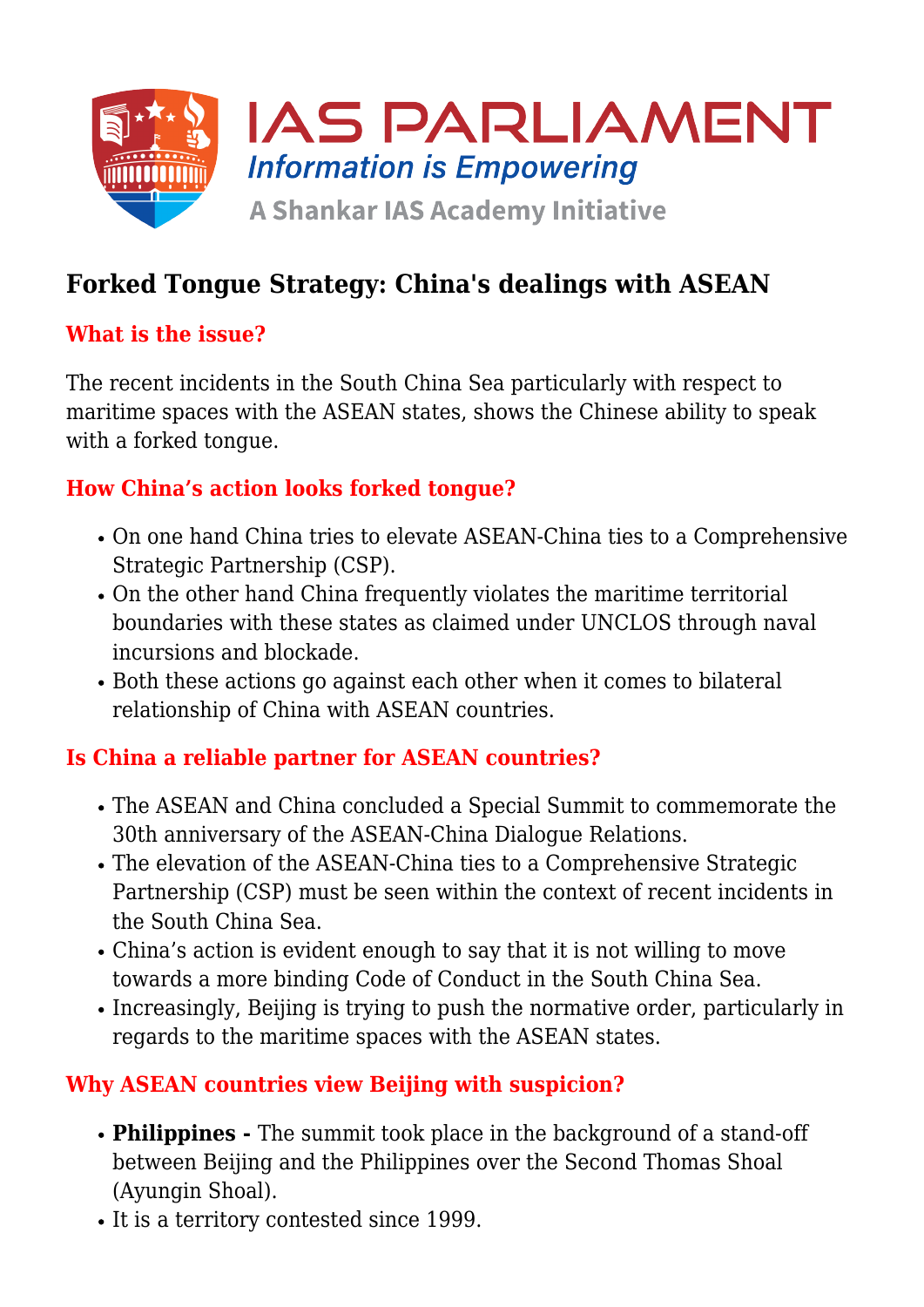- The stand-off took place over the Philippines efforts to deliver supplies to its defence personnel stationed on this shoal.
- A stranded vessel (Sierra Madre) at Ayungin Shoal has been a bone of contention.
- The stationing of Philippines troops there has been to ensure that incursions from China do not go undetected.
- Filipino Secretary of State Teodoro Locsin, stated that restricting the movement of Filipino naval vessels goes against Article 4 of the Philippines-United States Mutual Defence Treaty (MDT).
- He stated that Ayungin Shoal was an integral part of the Philippines. The region falls under the Exclusive Economic Zone (EEZ) of the Philippines, which is clearly recognised under the tenets of the UNCLOS.
- Chinese assertions do not recognise UNCLOS and are based on its claims to the nine-dash line that covers almost 80% of the South China Sea waters as its own.
- China has even rejected the ruling of the Permanent Court of Arbitration (PCA) in 2016.
- **Indonesia** China has objected to the Indonesian oil exploration near Natuna islands in the north Natuna Sea, which Beijing calls the South China Sea.
- The friction with China over the Natuna region has been evident since 2014.
- Indonesia has also been repeatedly highlighting the relevance of international law and the UNCLOS.
- Indonesia's response was augmenting its defence capabilities around the Natuna archipelago.

## **How should we view the Comprehensive Strategic Partnership (CSP)?**

- The elevation of the ASEAN-China ties to CSP will remain merely rhetorical.
- The incursions by the Chinese into Indonesian waters in the aftermath of the AUKUS deal made Indonesia express its concerns over the impending arms race in the regional waters.
- But during the East Asia Summit (EAS) in October 2021, the ASEAN raised the level of its ties with Australia to CSP
- This belied the view that there were strained relations with Australia post the AUKUS deal.
- So the CSP in itself may be seen as a form of diplomatic leverage, with little or no binding impact.
- A close reading of the Joint Statement issued at the conclusion of the